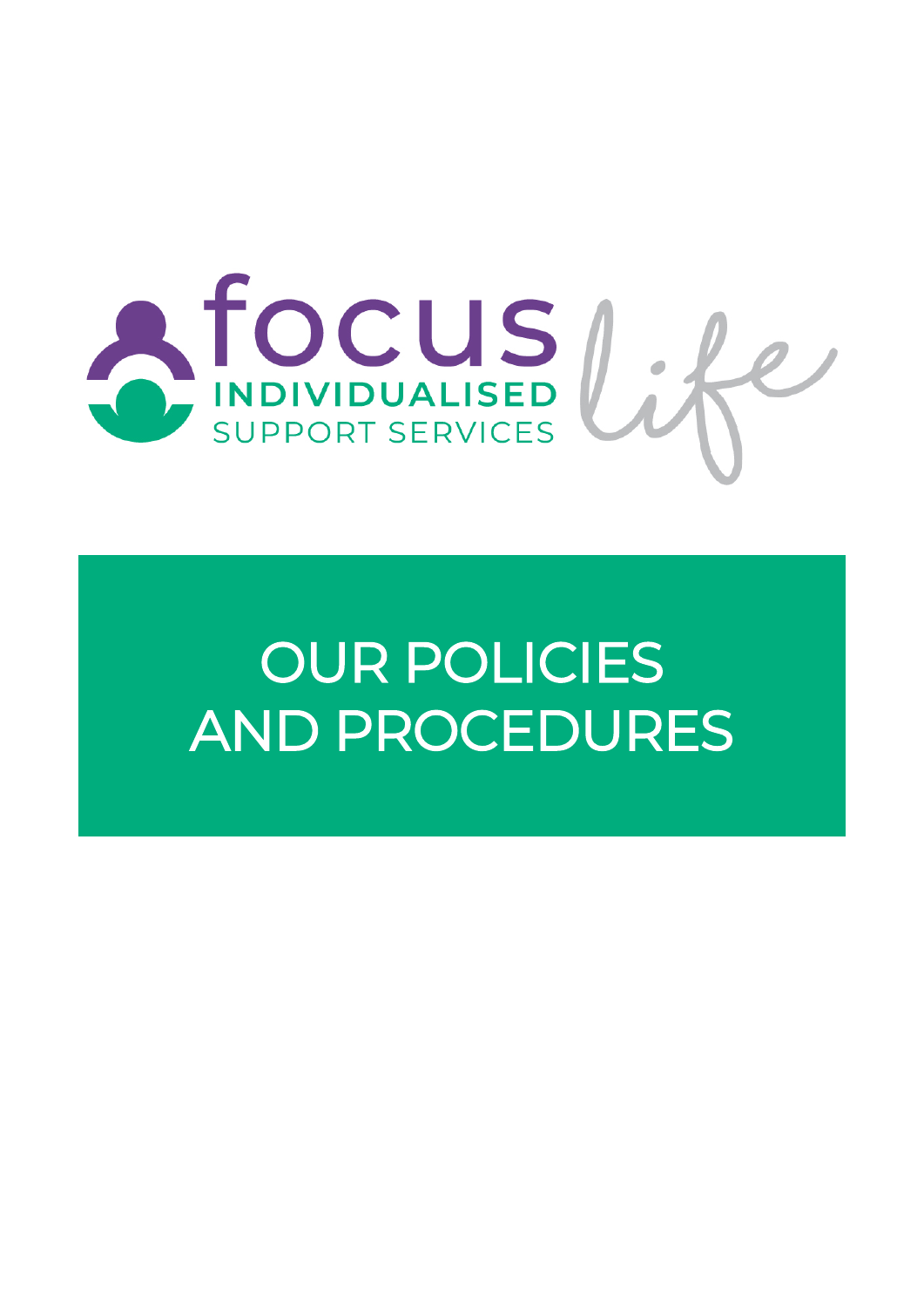### focus-OUR POLICIES AND PROCEDURES



### Contents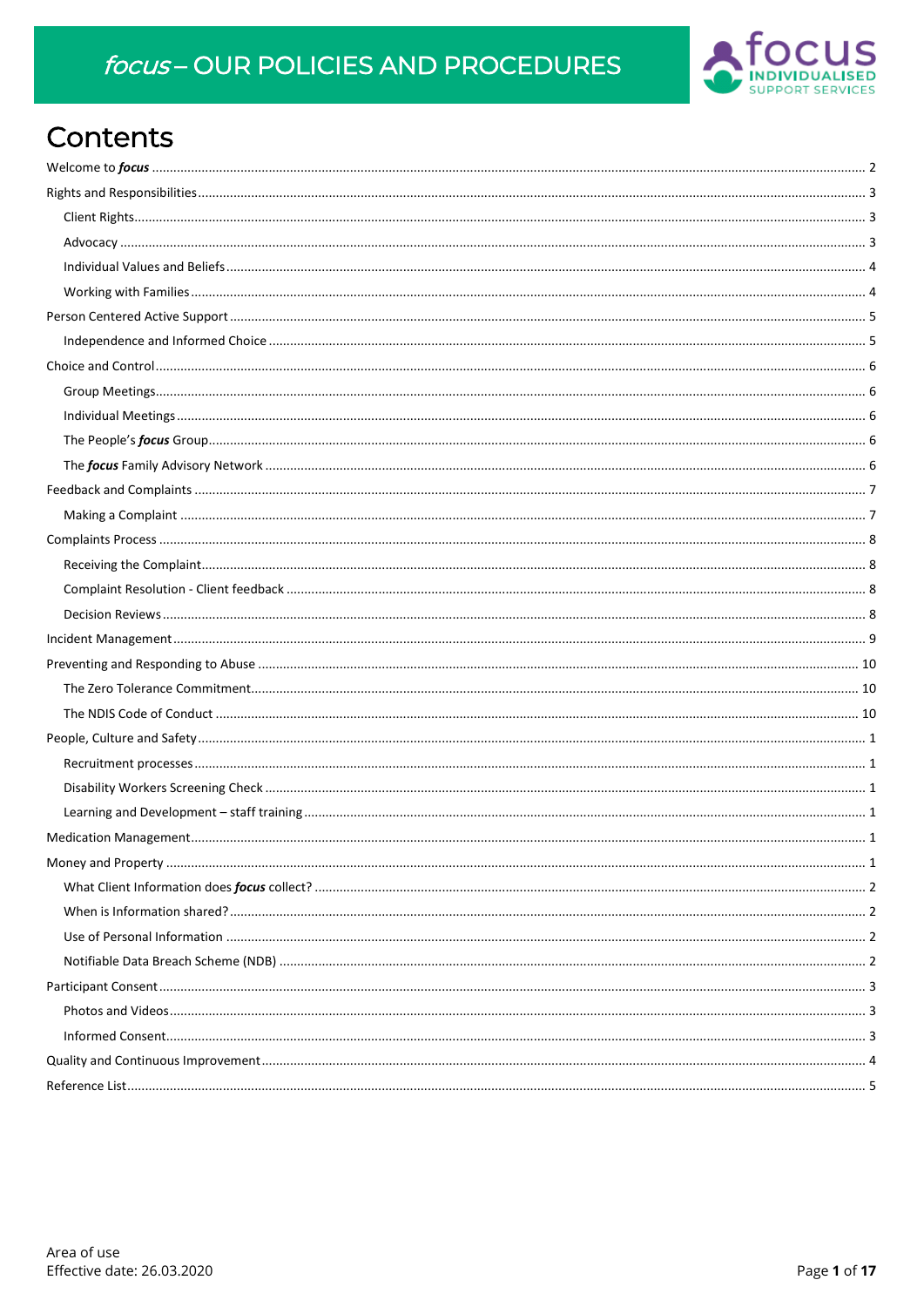

## <span id="page-2-0"></span>Welcome to focus

Thank you for choosing us.

With over 45 years experience, *focus* provides person centered services to more than 140 adults living with disability throughout the Mornington Peninsula and surrounds.

We work with the people we support to ensure that they are valued, respected, and empowered to make their own choices and decisions. Our vision is to be a service that provides high quality support, where every person is living the life they want.

### **About this guide**

This guide is for the people we support and their families.

Upholding the human rights of the people we support is at our core. This guide contains information about those rights and what we are doing to protect them. It includes summaries of our policies - what we must do, and explains our processes - how we will do it.

Please keep this guide handy so you can refer to it when you need to. The information in this guide is current at the time of printing, with the latest version available via the website or request.

### **Contact**

If you have any questions regarding the information in this guide, please contact the Continuous Improvement **Officer** Ph: 5981 5100

Email [quality@focuslife.com.au](mailto:quality@focuslife.com.au)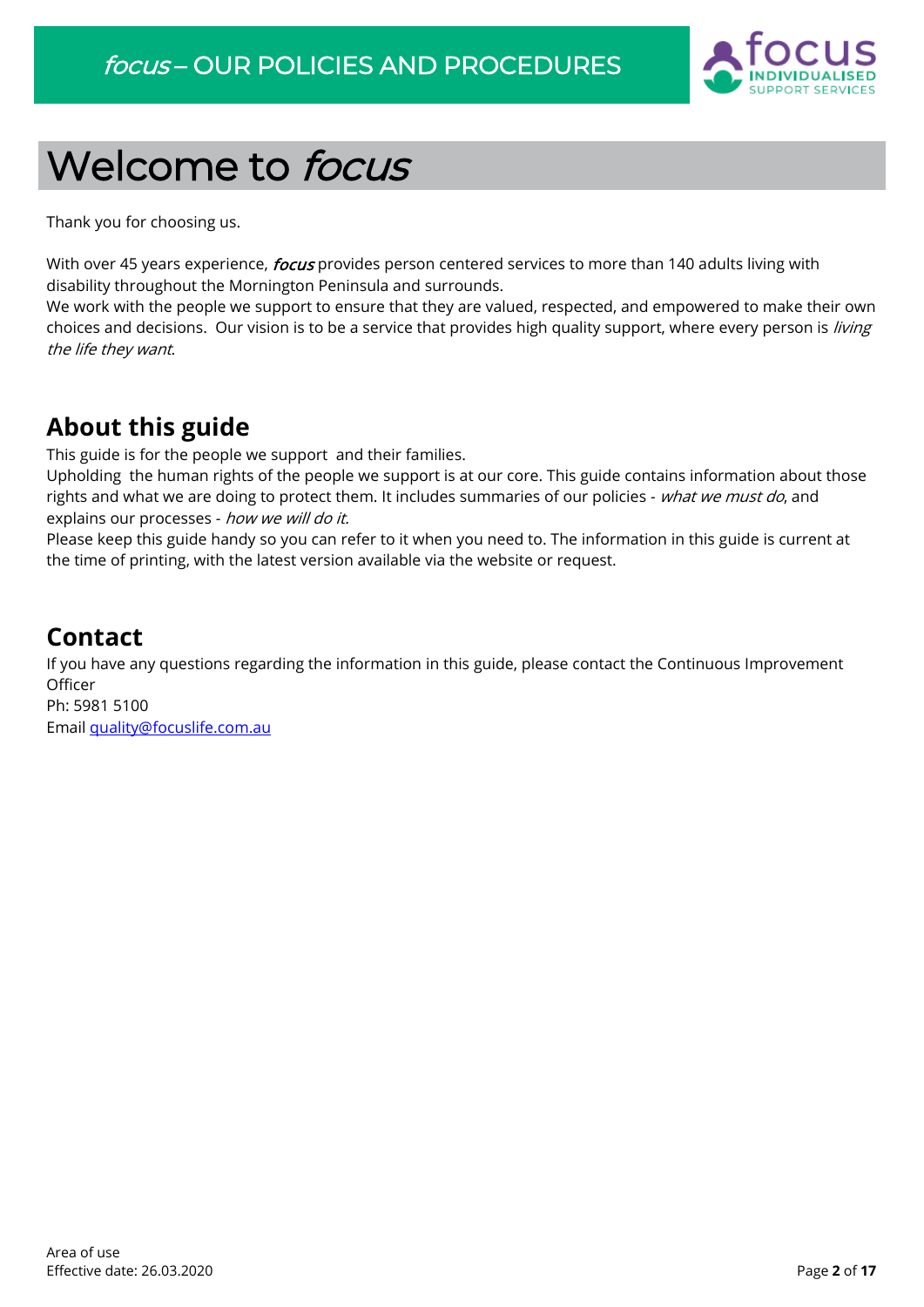

## <span id="page-3-0"></span>Rights and Responsibilities

focus supports and upholds the legal and human rights of people with disability and ensures they are able to exercise them. We have a responsibility to commit to these rights as they have been defined and protected in the United Nations Conventions and enforced through Commonwealth and State Laws.

We expect that our staff treat each person with dignity and respect and value their unique contribution. We also strongly believe that each person should be encouraged and supported to exercise choice and control and participate in their community to the fullest extent that they wish. To achieve this we work with the wider community to improve inclusion by raising community awareness about issues affecting people with disabilities.

### <span id="page-3-1"></span>**Client Rights**

Freedom to make choices and express opinions is a human right. *focus* supports people to participate in decisions and make choices about their lives and actively uphold their right to:

- privacy and confidentiality
- be treated with dignity and respect
- be free from physical, sexual, emotional and verbal abuse
- be free from discrimination
- a safe and healthy environment within the service and their facilities
- understand information to make informed life choices
- information on how to lodge a complaint if they are unhappy with any aspect of the service
- make complaints which will be dealt with fairly and promptly

### <span id="page-3-2"></span>**Advocacy**

focus supports the right for people with disabilities to use an advocate to participate in choice and decision making on their behalf. Disability advocacy plays an important role in making sure that the rights and interests of people with a disability are respected and realised.

An advocate can be a family member, friend, or advocacy service who acts on behalf of a client to promote and protect their rights.

We advise our clients of their right to request an advocate to represent them at any time. We also work with peer advocacy groups to provide education to clients to promote self-advocacy skills. Information about advocacy resources is provided and explained at intake, planning assessments and reviews, and is available via email, in our services, and on request.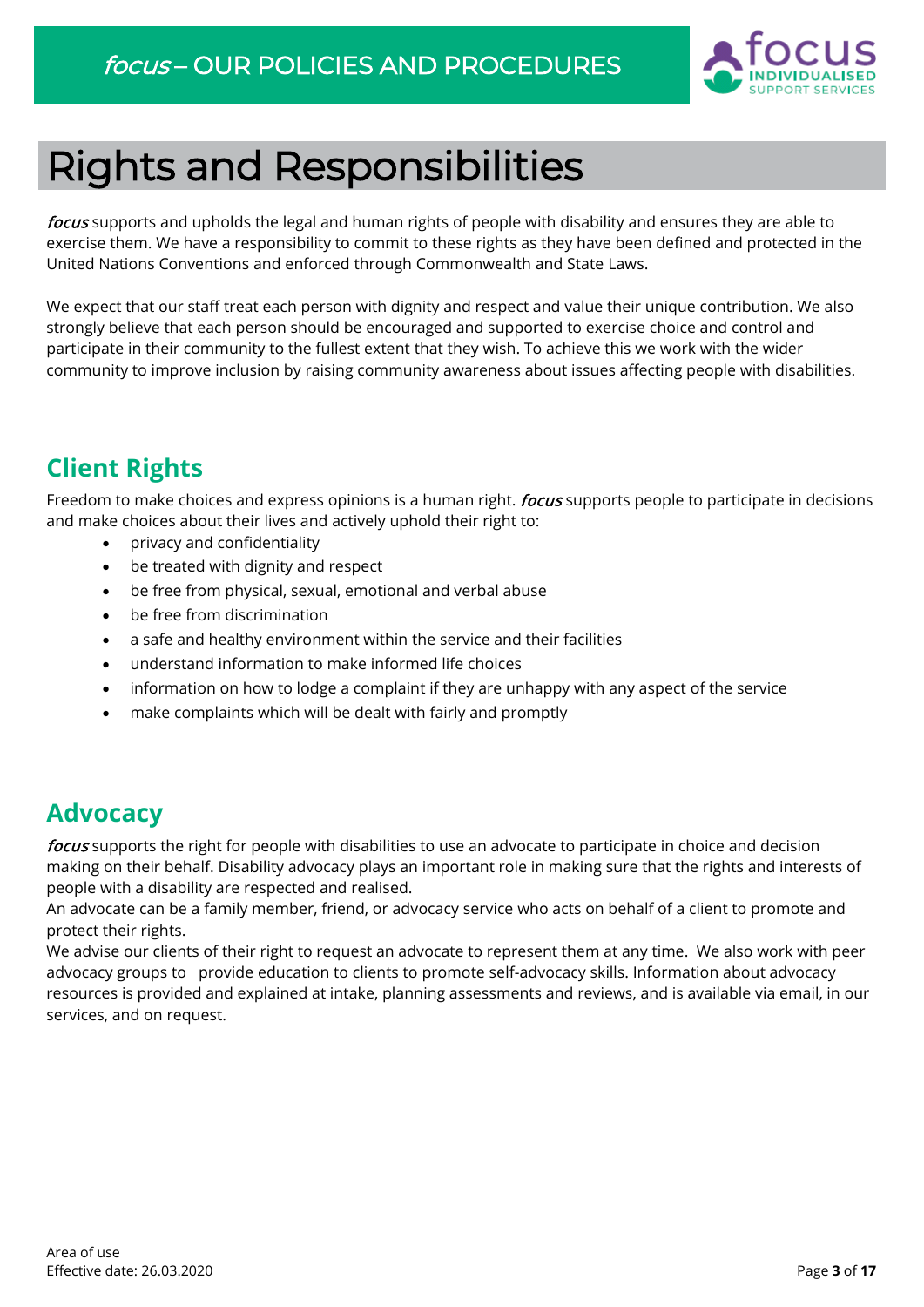

### <span id="page-4-0"></span>**Individual Values and Beliefs**

We are committed to upholding a person's rights regarding:

- Equity
- Respect
- **Dignity**
- **Diversity**
- Non-discrimination

At focus the person is at the centre of everything we do. Their cultural preferences will guide how we support them. When working alongside a person from culturally and Linguistically Diverse (CALD) background, focus is committed to creating and maintaining a workplace and culture that is respectful of all people. This applies to all of our processes including intake, support planning and service delivery. *focus* is committed to fostering a service that respects and values diversity of customs, cultures and beliefs and we will not tolerate harassment or discrimination of any kind. Any allegations of such behaviour will be investigated and promptly addressed.

### <span id="page-4-1"></span>**Working with Families**

focus values and promotes positive open relationships between families/carers and the organisation. We strongly believe that a partnership relationship between the organisation, the family, friends, and/or advocate, and the individual is very important when providing a quality service to our clients.

focus is committed to ensuring that all planning processes within the organisation provide opportunities for input from families and that all contributions are embraced and treated in a professional manner. Staff will respect the input of families into the planning process. Family members are often the best people to help understand a person with complex communication and to discover what a person likes and dislikes. Families will have their views and cultural identity taken into consideration alongside the views, cultural identity, needs and best interests of the person for whom they care.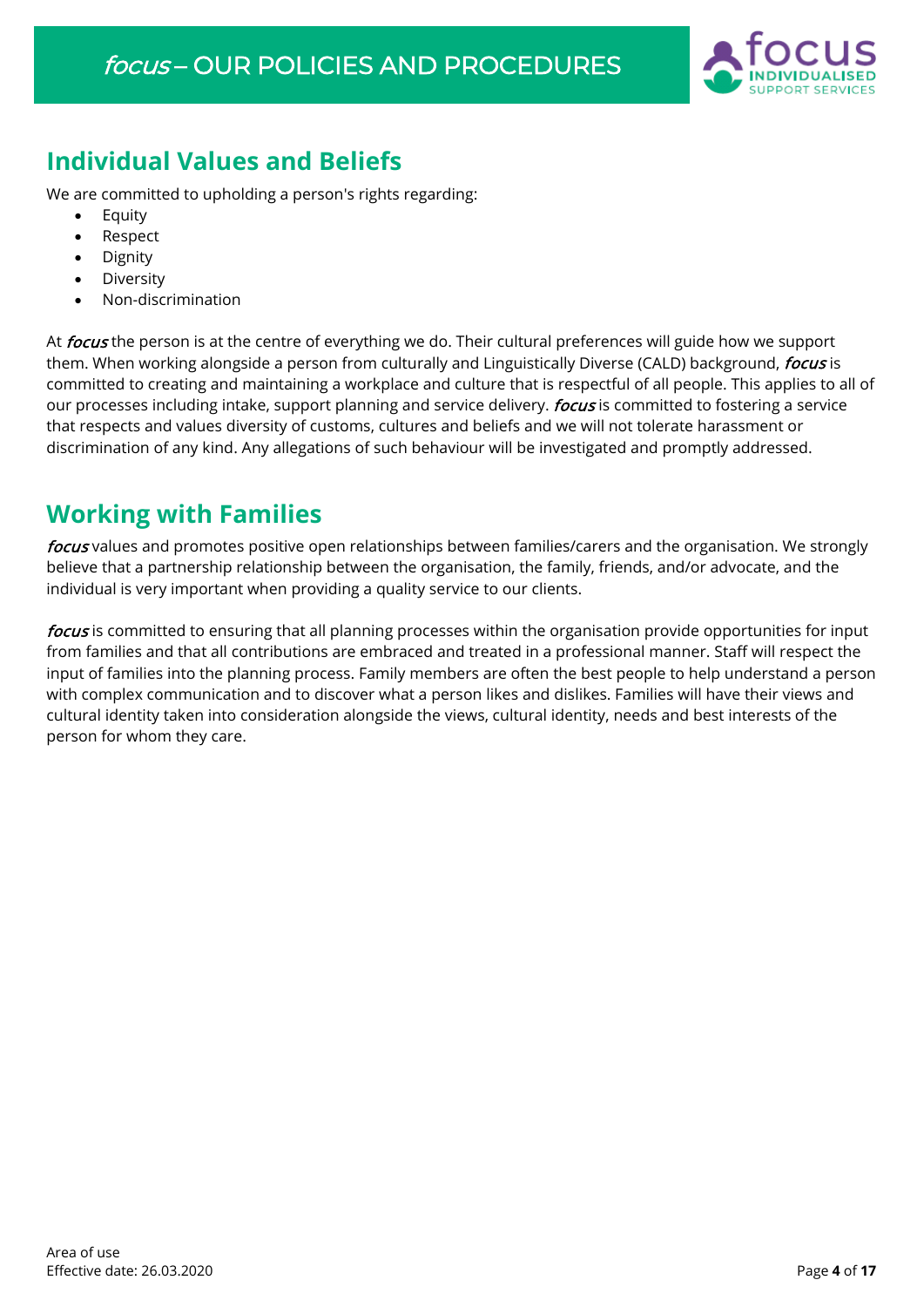

## <span id="page-5-0"></span>Person Centered Active Support

The aim for all people, irrespective of abilities or behaviour is to:

- be in control over their life
- be more involved in the community
- gain independence
- pursue interests
- be more connected to others
- Have healthier bodies and minds by getting out in the fresh air and sunshine and being physically and mentally active.

The *focus* vision is to provide high quality support to people with disabilities so that every person can say, I am living the life I want. To achieve this vision, focus is committed to the philosophy of person centred active support. This means we believe in supporting each person to participate to the best of their ability in every aspect of their life.

### <span id="page-5-1"></span>**Independence and Informed Choice**

We support people to make choices and informed decisions about their life by applying the principles of person centred practice in our planning processes. These processes involve meeting with the person and their support network, listening to what they want, and putting goals and strategies in place to actively support them to them live in their communities as they choose. People are not simply placed in pre-existing services and expected to adjust, rather, *focus* strives to deliver service that reflects the preferences of the person. Person centred planning meetings occur throughout service delivery, beginning at client intake and including all areas of support provision. The key principles that underpin person-centred practice are:

- the person is at the centre
- their wider social network is involved as full partners
- there is a partnership between the person, their family and the service provider
- the whole of life is considered

Our evidence based practices acknowledge that everyone can meaningfully participate in their daily lives when the appropriate support is provided. The phrase Person-Centred Active Support denotes that this approach involves more than just providing opportunities and direct assistance for activities. Rather than doing things for people, the ultimate aim is to support people to live the lives they want to live, doing the things they want to do, following their agenda and respecting their decisions. We are committed to ensuring the people we support are in control of their own plans and are encouraged to make their own decisions about how they want to live their lives. focus actively connects and develops working relationships with community supports and services available in our local areas. These include: volunteering and employment, sporting, social and recreational clubs, community centres, cultural and spiritual organisations, and adult education facilities. We will do everything we can to ensure the safety and wellbeing of our clients while they are participating in community based activities.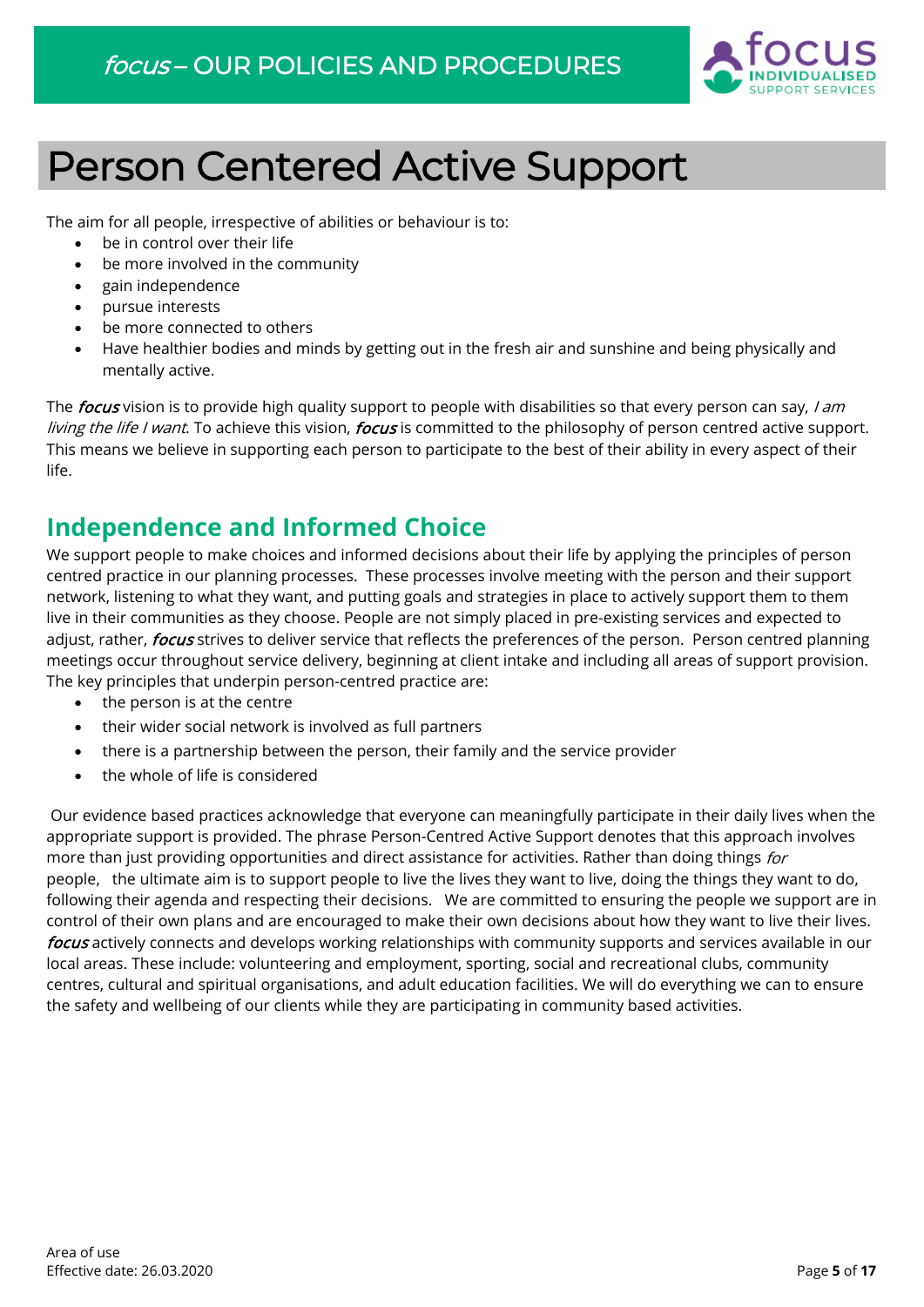

## <span id="page-6-0"></span>Choice and Control

focus engages in consultation and collaboration through a number of processes to make sure our services are informed and influenced by the input from the people we support and their families. People need to be able to communicate what they want and how they are feeling. We support people with a range of communication abilities and styles and recognise that the freedom to express an opinion or choice is a fundamental right that we need to respect and uphold. To ensure that everyone can have a say and be heard, we provide a range of opportunities and approaches to the people we support. *focus* welcomes feedback from the people we support at any time.

### <span id="page-6-1"></span>**Group Meetings**

Client meetings are a forum where people can strengthen and develop their self advocacy skills through making choices, voicing their opinions or requesting changes in services. These meetings are held fortnightly across our services, with staff support. An agenda is developed that may include things like holidays, activities, upcoming events, news, housekeeping issues, and organisational updates. Communication aids are also used to ensure people can contribute in a way that enables meaningful choice and decision making. The minutes of those meetings are recorded and relevant information is reported within the next team meeting to the staff so they are always aware of the decisions the people they support are making.

### <span id="page-6-2"></span>**Individual Meetings**

Some people we support may prefer not to engage in group meetings and this is acknowledged through providing fortnightly opportunities for 1:1 meetings and/or chats. Minutes are also taken at these meetings using a feedback/chat form that is kept in the person's information file. If the person consents, any issues raised are then forwarded onto relevant staff for discussion.

### <span id="page-6-3"></span>**The People's** focus **Group**

The People's *focus* Group is an initiative that addresses the need for people with an intellectual disability to exert influence in areas of *focus* policy and practice. It is comprised of individuals who access a variety of *focus* support services and meets every six weeks at our Head Office in Moorooduc. The individual members of the People's focus Group have been actively involved in shaping roles for themselves that are reflective of their strengths and interests as well as a functional need for the wider *focus* participant base. The roles address the areas of:

- Peer driven advocacy
- Choice and Control / Power & Influence
- Community Involvement
- Risk & Safety (Home to Community & Residential services)
- Indigenous Engagement
- Family representation & Engagement
- The group reports to the *focus* Board after every meeting through the Chief Executive Officer.

### <span id="page-6-4"></span>**The** focus **Family Advisory Network**

This group includes family members who provide input and feedback. They work with *focus* to uphold, support, maintain, and defend the rights of people with disabilities by contributing ideas and advice that guides quality service provision and supports person centred practices.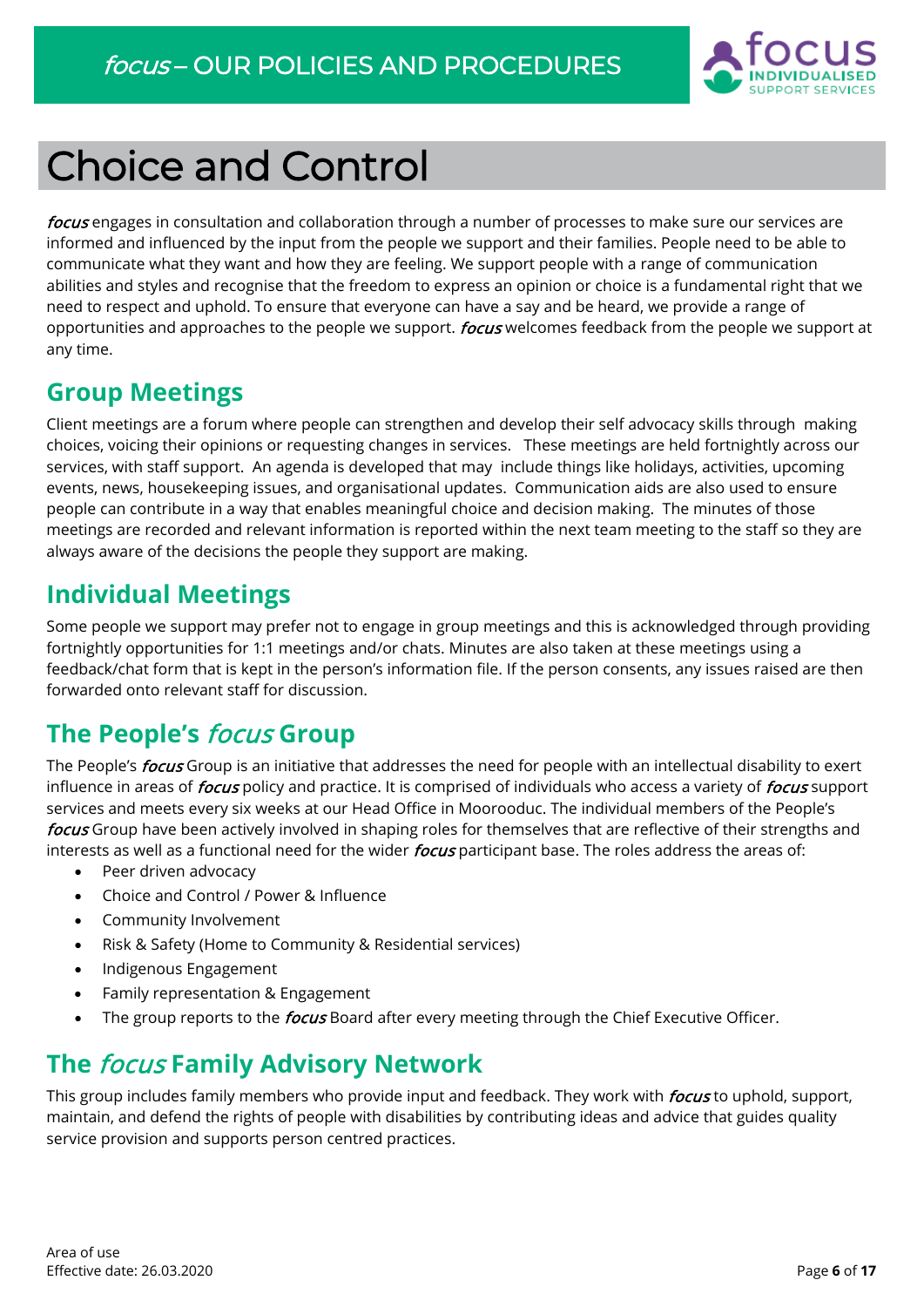

### <span id="page-7-0"></span>Feedback and Complaints

focus welcomes, acknowledges, respects and addresses all complaints and feedback from our clients, families, staff, members of the community and any other service providers. Part of our feedback system includes an annual family survey, conducted by an external agency which seeks to gain input from families about their satisfaction with our services and provides a platform to offer suggestions for improvement.

Our complaints and feedback systems support people to raise concerns anonymously or otherwise. We encourage you to provide feedback whenever you have an issue or complaint, and assure you it can be done without fear of retaliation, discrimination or disadvantage. We provide complaint management training to our staff to ensure they can facilitate the complaint and feedback process and can support people to engage with it. We have a clear documented process in place for receiving, responding, and resolving complaints in a fair, timely,

and confidential manner. If you require assistance, any staff member can support you to make a complaint or provide feedback to either our organisation or to the NDIS Commission.

We support our clients in their right to make a complaint by regularly discussing it with them. We have developed an Easy Read version of our Complaints Policy as well as an accessible complaint form. These are available at all services along with visible information in easy English about how to make a complaint to the NDIS Commission. We will also ensure you have access to advocacy resources should you wish to engage their services to support you in making a complaint.

### <span id="page-7-1"></span>**Making a Complaint**

A person wishing to make a complaint may do so in writing, electronically, verbally, anonymously, and/or in a communication method that reflects their preference to:

- The staff member they were dealing with at the time
- The Customer Relationship Leader or Activities Facilitator of that staff member
- The relevant Area Manager, Chief Operating Officer, or another Member of the Executive Team
- focus Head Office
- the *focus* Board

• The NDIS Quality and Safeguards Commission should they wish to contact an external agency

Complaints may be made by:

- Submitting a completed Feedback and Complaints form. The Feedback and Complaints form is available online at the *focus* website. A copy of the form can mailed out upon request.
- Feedback and complaints via telephone may be made on (03) 5981 5100
- Anonymous complaints may be made via the website feedback and complaints link.
- Written complaints may be sent to Continuous Improvement Officer focus Individualised Support Services The Coolstores 4/475 Moorooduc Hwy Moorooduc 3933
- Feedback and complaints via telephone may be made on (03) 5981 5100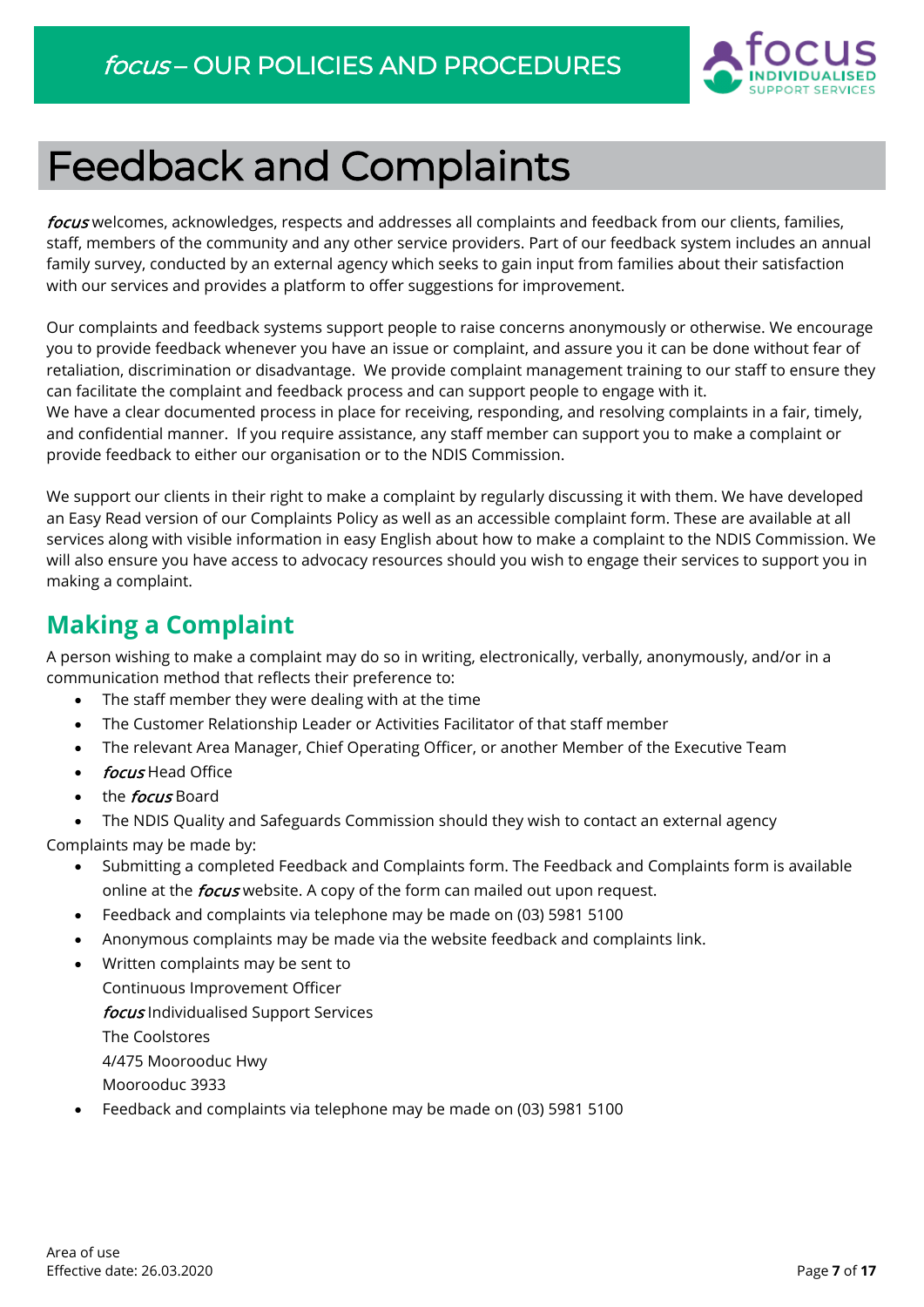

## <span id="page-8-0"></span>Complaints Process

### <span id="page-8-1"></span>**Receiving the Complaint**

• Once the complaint has been received, the relevant staff, leader and manager will gather all relevant information and record it using our electronic complaints management system. *focus* supports the right for people with disabilities to use an advocate to participate in the complaints process on their behalf. Disability advocacy plays an important role in making sure that the rights and interests of people with a disability are respected and realised.

An advocate can be a family member, friend, or advocacy service who acts on behalf of a client to promote and protect their rights.

We advise our clients of their right to request an advocate to represent them at any time.

- In assessing all the gathered information, they will determine the necessary steps to then take. Some complaints may warrant a full investigation of the issues identified before the complaint can be resolved.
- If the complaint was not made anonymously, the Chief Operating Officer may appoint the Continuous Improvement Officer or another person to make an initial contact you to advise that they are handling the complaint, to ensure that all relevant information has been provided, and to work with us to determine a fair and appropriate outcome.

### <span id="page-8-2"></span>**Complaint Resolution - Client feedback**

• Once an outcome has been reached between parties, a Complaints Feedback form will be provided to you to seek feedback to understand if the resolution process met your expectations. This feedback form will be either emailed, mailed or if language is a barrier, you will be contacted via phone and the form completed accordingly. This feedback will be assessed by the Chief Operating Officer and/or CEO as part of continuous improvement opportunities.

### <span id="page-8-3"></span>**Decision Reviews**

If you disagree with the outcome of a complaint, you can ask for a review of the decision. This can take the form of:

- Requesting an internal review of the decision
- Contacting the Chief Operating Officer
- Contacting an advocacy organisation
- Contacting the NDIS Quality and Safeguards Commission

We are happy to provide contact details for these avenues upon request.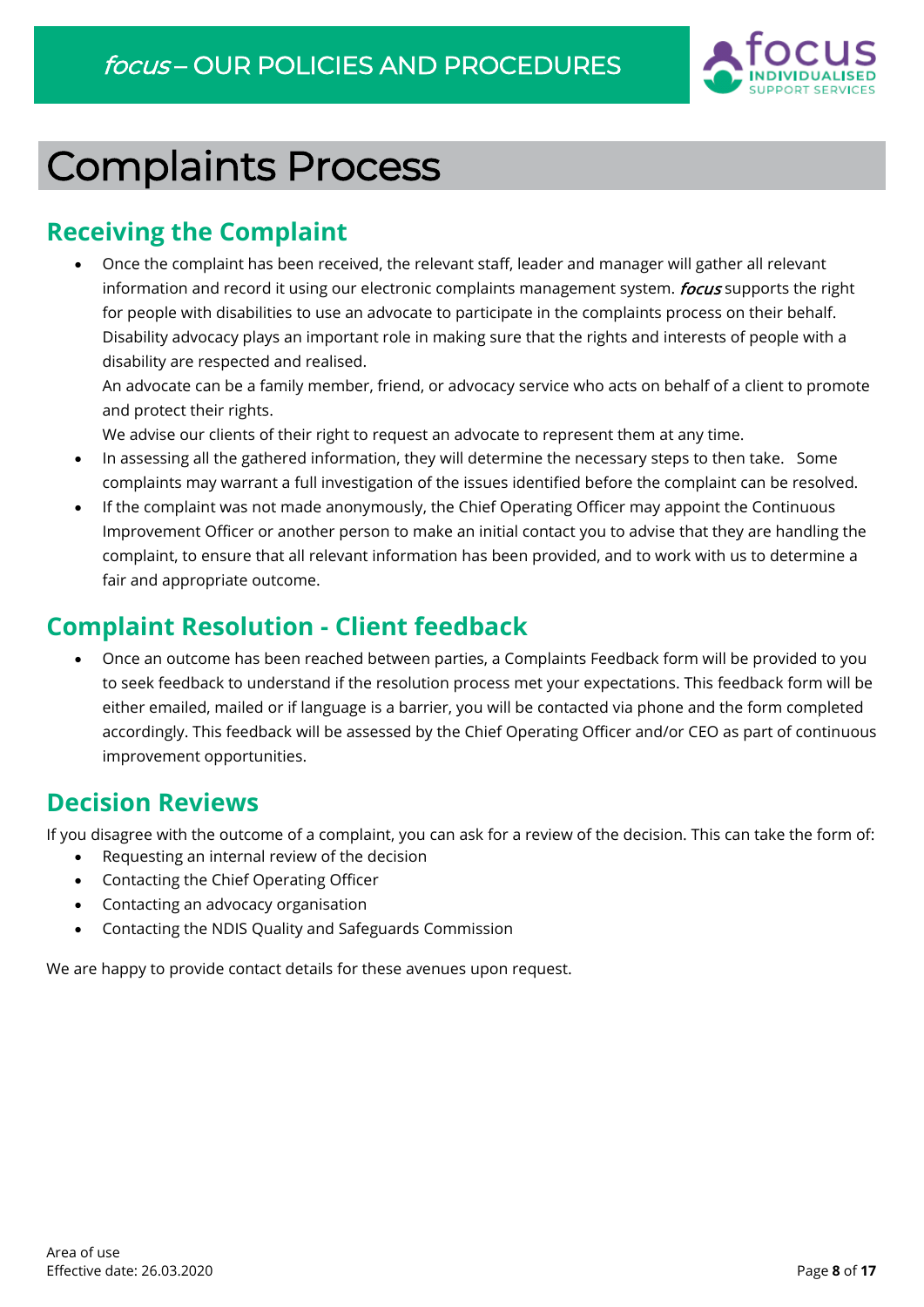

## <span id="page-9-0"></span>Incident Management

We record all incidents and report and investigate incidents in accordance with legislative and organisational requirements.

focus maintains an internal incident management system which includes mandatory reporting of:

- a description of the incident
- whether the incident is reportable following the NDIS Commission incident reporting rules and guidelines
- the time, date and place at which the incident occurred or was first identified
- names and contact details of the persons involved in the incident and any witnesses and person recording the incident
- actions taken in response to the incident, including actions taken to support or assist the people affected by the incident
- details and outcomes of any investigation undertaken by *focus* if required

This reporting is part of an overall incident management system that includes:

Policies and procedures outlining responsibilities and processes staff adhere to in identifying, managing and resolving incidents and in preventing incidents from occurring as well as prioritising participants' safety and wellbeing in the management process

Allocation of individual responsibility for reporting to the Commissioner all incidents that are reportable incidents.

focus supports the right for people with disabilities to use an advocate to participate in incident reporting processes on their behalf. Disability advocacy plays an important role in making sure that the rights and interests of people with a disability are respected and realised.

An advocate can be a family member, friend, or advocacy service who acts on behalf of a client to promote and protect their rights.

We advise our clients of their right to request an advocate to represent them at any time.

Our staff are trained in all Incident Management policies and procedures.

As part of our commitment to continuous improvement, review, analyse and discuss any incidents to determine whether changes to processes, additional training and/or evaluation support strategies needs to occur in a proactive approach to minimising incidents from reoccurring.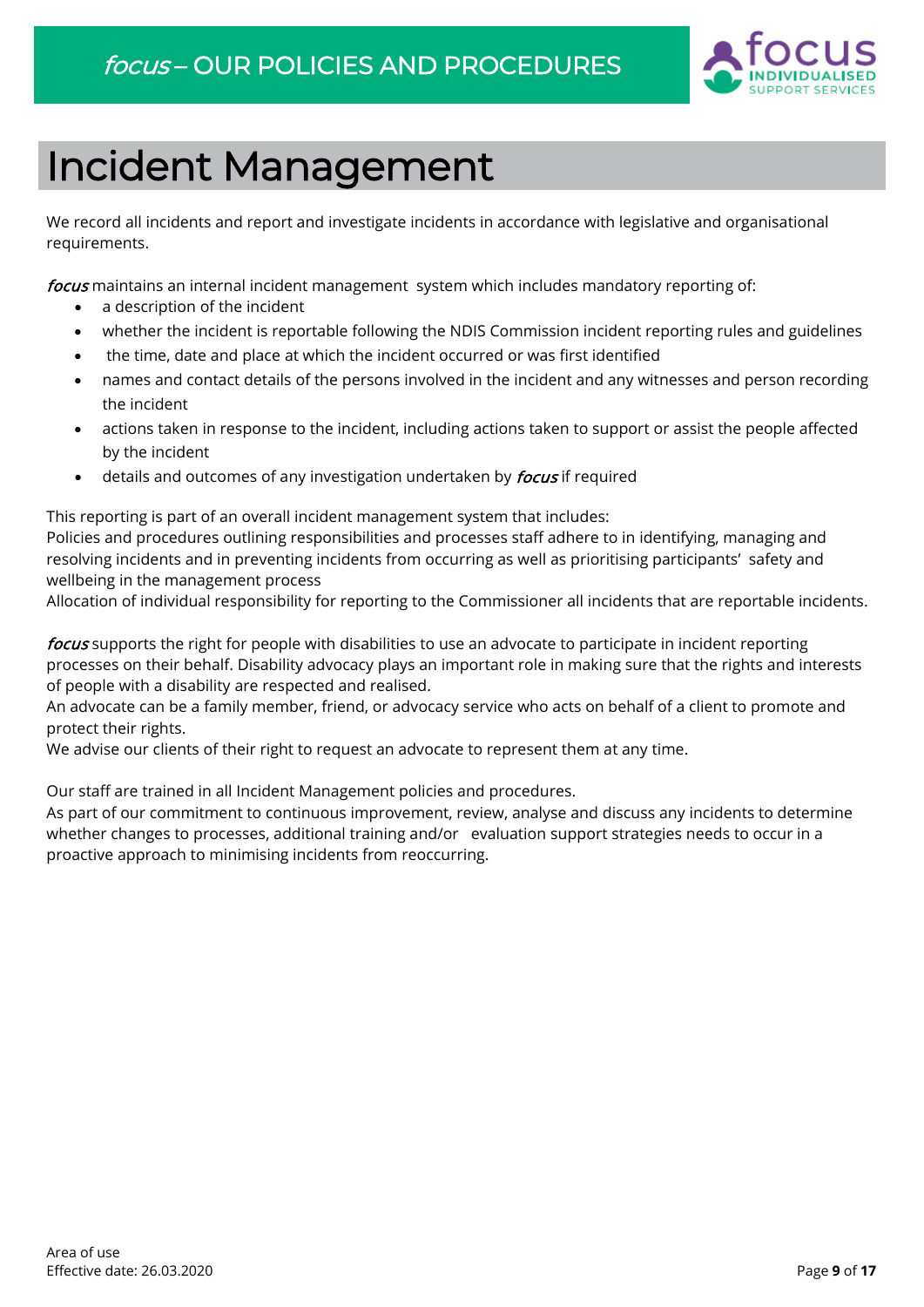

## <span id="page-10-0"></span>Preventing and Responding to Abuse

focus is committed to creating a culture where the safety of people supported is essential to how we provide our services.

We take all reports of abuse or suspected abuse very seriously and as such, all suspected cases of abuse and/or neglect are reported, recorded and actioned according to legal, government department and moral obligations. Our staff are trained in abuse prevention, client rights and the NDIS Worker's Code of Conduct.

focus supports the right for people with disabilities to use an advocate to participate in submitting any allegations of abuse on their behalf. Disability advocacy plays an important role in making sure that the rights and interests of people with a disability are respected and realised.

An advocate can be a family member, friend, or advocacy service who acts on behalf of a client to promote and protect their rights.

We advise our clients of their right to request an advocate to represent them at any time.

### <span id="page-10-1"></span>**The Zero Tolerance Commitment**

focus supports a *Zero Tolerance* commitment to violence, neglect and abuse of people with a disability. As part of this commitment to Zero Tolerance we:

- ensure that the health, safety and wellbeing of people supported in *focus* is the paramount consideration in service provision, with practices that provide maximum protection from abuse, neglect and exploitation
- promote a culture of no retribution in the case of reporting, including reporting of suspected or alleged abuse, neglect or exploitation or incidents suggestive of abuse, neglect or exploitation
- Ensure timely, adequate and appropriate responses to incidents.
- Use evidence-based practices for the prevention and identification of and response to abuse, neglect and exploitation, which is supported by ongoing and appropriate workforce development and training
- create a culture of 'See something, Say something', where workers and clients feel supported to speak up when they witness or become aware of information about an alleged abuse including reporting of suspected or alleged abuse, neglect or exploitation or incidents suggestive of abuse, neglect or exploitation
- develop clear Whistle-blower protections to encourage transparency and prevent abuse from going unreported

### <span id="page-10-2"></span>**The NDIS Code of Conduct**

All *focus* staff must comply with the NDIS Code of Conduct. This requires workers and providers who deliver NDIS supports to:

- act with respect for individual rights to freedom of expression, self-determination, and decision-making in accordance with relevant laws and conventions
- respect the privacy of people with disability
- provide supports and services in a safe and competent manner with care and skill
- act with integrity, honesty, and transparency
- promptly take steps to raise and act on concerns about matters that might have an impact on the quality and safety of supports provided to people with disability
- take all reasonable steps to prevent and respond to all forms of violence, exploitation, neglect, and abuse of people with disability
- Take all reasonable steps to prevent and respond to sexual misconduct.

As an NDIS service provider we must report notifications of abuse to the NDIS Commission and to Victoria Police. In the case of potential criminal offences (such as theft, violence, assault, threats, intimidation, or harassment) and other situations where appropriate, we report the incident to the police and/or pursue legal recourse.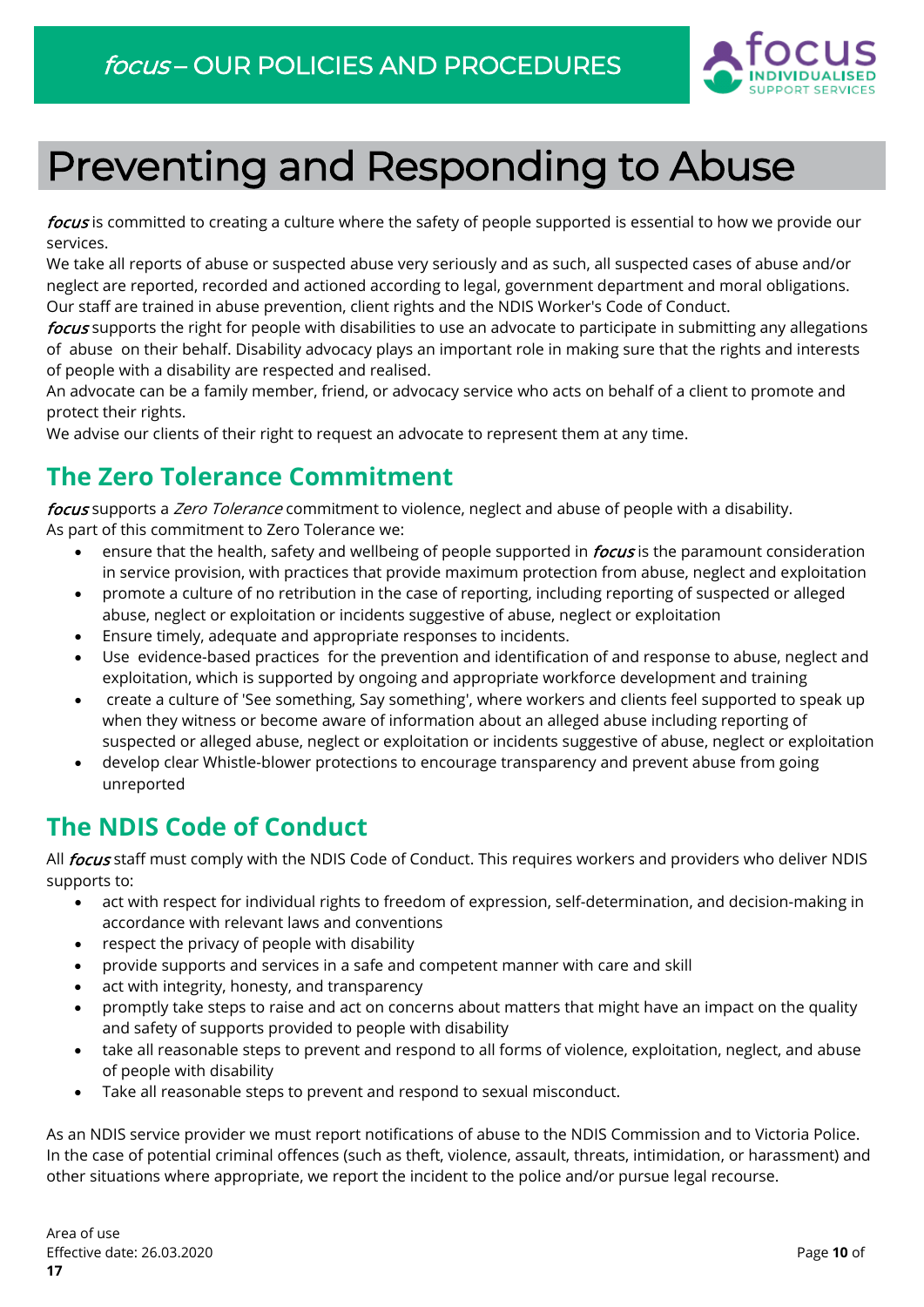

## <span id="page-11-0"></span>People, Culture and Safety

### <span id="page-11-1"></span>**Recruitment processes**

focus adopts a values based approach when looking for people to work with us. Our recruiting, training and development processes create a team that collectively provides high quality support to people with disabilities, so that every person can say "I am living the life that I want".

### <span id="page-11-2"></span>**Disability Workers Screening Check**

Upholding the rights and maintaining the safety of people with disability is an essential priority of *focus*. We acknowledge that a key step in the safe provision of services is to ensure that all persons working in or for the organisation have been deemed appropriate by undertaking all necessary background checks. focus will ensure that all persons who regularly have more than incidental contact with people with disability including staff, volunteers and contractors have background checks which are

- Correct and appropriate;
- Current; and
- Recorded in accordance with legal requirements

With the introduction if the NDIS Quality and Safeguarding Framework, a national Disability Worker's Screening Check will be introduced in the near future. This scheme will strengthen existing pre employment screening to better protect people with disabilities who access our services.

When implemented, the National Database will have a register of cleared and excluded workers from all states and territories to enable national portability of clearances. It will also support national ongoing monitoring of the criminal history records of workers with clearances.

### <span id="page-11-3"></span>**Learning and Development – staff training**

focus is a learning organisation. We are committed to creating, acquiring and transferring knowledge so that our thinking and the way we do things is constantly reformed and refined.

focus is committed to ensure all staff receive quality learning and development opportunities in a safe and supportive learning environment. We encourage reflection, conversation and fresh thinking.

Our expectation is that staff fully engage with learning and development activities that inform their knowledge and practice.

We train staff to understand, respect and support the rights of people with disabilities. All focus employees are required to undergo mandatory NDIS Code of Conduct training, and we run a comprehensive training schedule to develop and maintain a skilled workforce to remain qualified to deliver the required supports.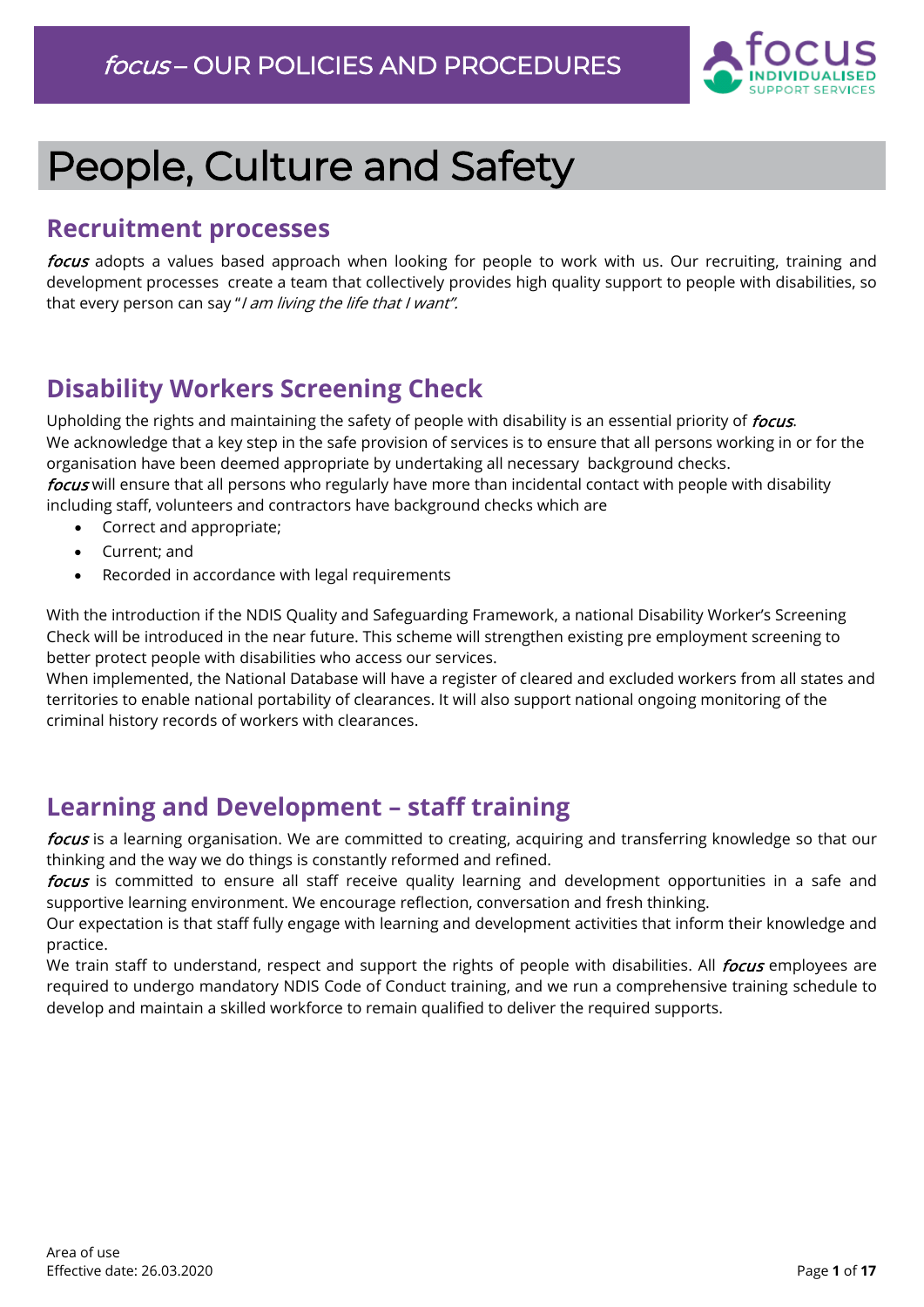

## <span id="page-12-0"></span>Medication Management

focus is committed to safe and effective prescription, storage, transportation, and administration of medication for clients that is consistent with regulatory requirements.

ALL staff are required to complete mandatory medication training and achieve competency in relation to medication administration. First aid training is also a pre employment requirement. In certain cases such as when a specific health care plan identifies complex administration and delivery systems, additional training must be undertaken before staff can perform any specific health tasks.

Medication is defined as including prescribed and non prescribed medication in the form of tablets, capsules, drops, ointments, lotions, sprays, inhalers and transdermal patches.

Staff will only administer approved medication as directed by the client's health professional and are required to follow our policies and procedures related to our Medication Management system.

## <span id="page-12-1"></span>Money and Property

focus respects the right of the people we support to have their personal money and property protected. Where staff are directly involved in supporting people to manage their finances, consent is ascertained within the service agreement process. Staff must follow policies and procedures that ensure client's money is safeguarded from misappropriation. Records are kept of any income or expenditure related to personal finances or accounts of individual clients, with daily reconciliation tasks completed and verified.

focus cannot make financial decisions or be financial administrators on behalf of the people we support. We recommend each person considers having a financial administrator in place, particular in respect to safeguarding the person's future.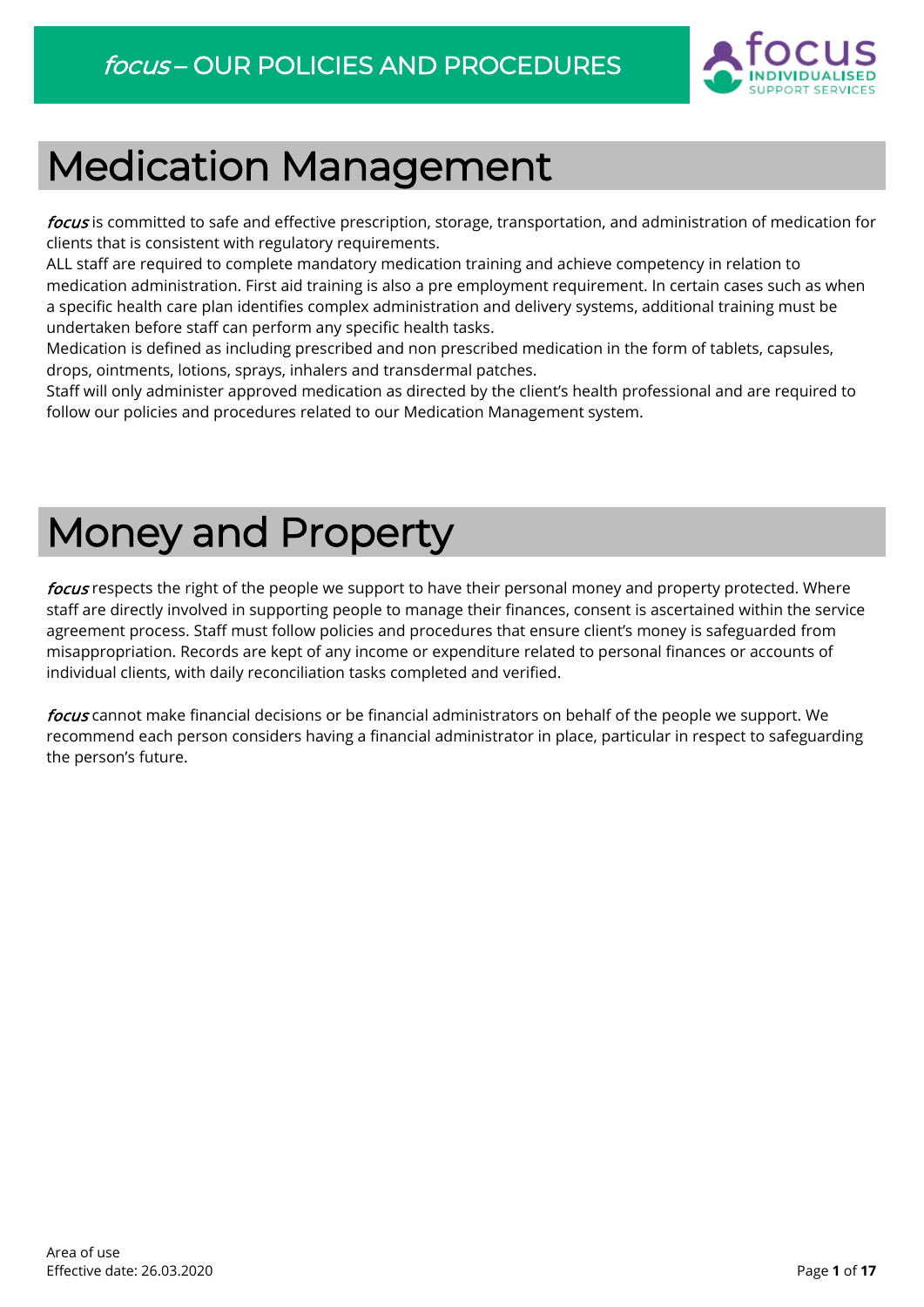

## Information Management

focus recognises that privacy is a human right, protected by Commonwealth, State and Territory privacy laws. Our policies and procedures ensure we comply with al relevant legislation and align with our obligations within the NDIS Commission Practice Standards.

### <span id="page-13-0"></span>**What Client Information does** focus **collect?**

- personal information
- health information
- daily notes
- assessments (past and current)
- photographs/videos of people we support in their daily lives, at special events and their achievements

The primary purpose for collecting this information is to help us provide appropriate services as well as perform functions such as planning, funding, monitoring and evaluating our services.

### <span id="page-13-1"></span>**When is Information shared?**

- when consent has been given to *focus* sharing certain information with certain individuals or another organisation (i.e. another service provider) when *focus* is under a legal obligation to do so, such as a court or tribunal
- Where the release of information is required to meet a duty or perform a function under the NDIS Quality and Safeguards Commission and/or Victorian Senior Practitioner. For example: mandatory reporting requirements.
- where it is necessary for the treatment or care of a person and the person is unable to consent, and may otherwise suffer detriment
- to the Public Advocate

### <span id="page-13-2"></span>**Use of Personal Information**

We have an electronic information management system that includes security functions to ensure access to people's personal information is controlled and only available to staff with an appropriate level of access. Hard copy information is kept in a safe, locked place with restricted access. The people we support are able to access information we have about them, and may ask us to correct their information at any time. We have an easy read version of our Information Privacy policy which we discuss with clients, ensuring they are aware of their rights and our responsibilities regarding their information.

All identifiable personal information is for use by *focus* staff only and is not made available to external agencies unless consent has been provided. All staff sign a confidentiality agreement as part of their employment contract with *focus* and receive training relating to the need to protect the privacy, dignity and confidentiality of the people they support. Our employees are not allowed to share information that is confidential unless required for mandatory reporting purposes and with written consent. Staff are not permitted to contact the person or their family for reasons outside the parameter of supports that *focus* is providing.

### <span id="page-13-3"></span>**Notifiable Data Breach Scheme (NDB)**

The purpose of the NDB scheme is to protect people whose personal information has been released without their authority or has been lost. Under the Privacy Amendment Act, focus must notify the Privacy Commissioner of the Office of the Australian Information Commissioner and anyone who has been affected when a data breach involving personal information is likely to result in serious harm.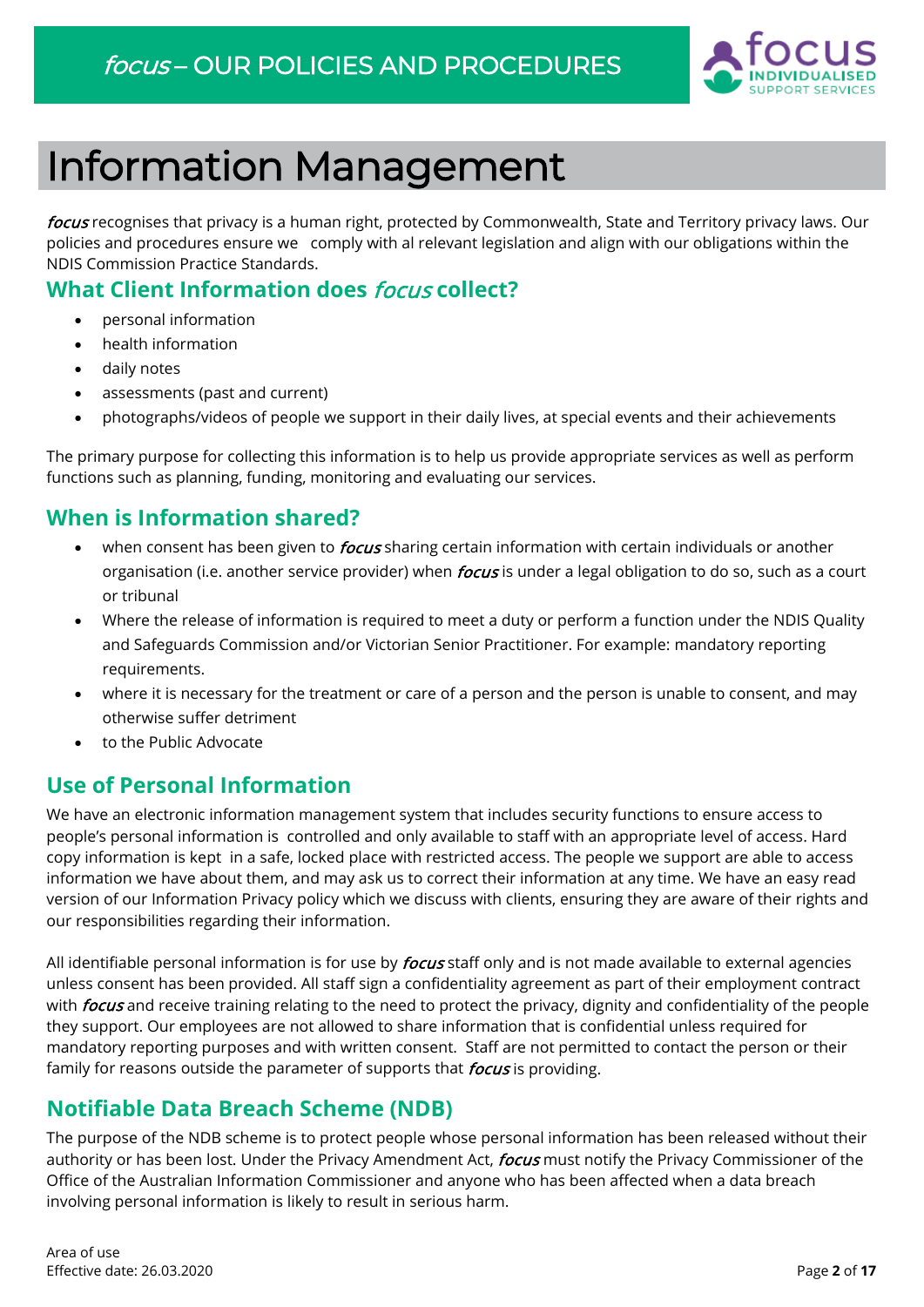

## <span id="page-14-0"></span>Participant Consent

Before we provide a service, *focus* must ask for the consent of the person to collect the personal information we need. We obtain this consent during the Service Agreement process.

As an NDIS provider, we must meet the standards and requirements of the NDIS Quality and Safeguards Commission. Part of meeting those standards involves going through an accreditation process, which includes providing auditors with access to our records as well as client contact information. The auditors may use this information to contact you about the services we provide. You can request that we do not make your records and contact information available to our auditors by contacting our offices.

If we need to release information to other people or service providers, we will seek consent beforehand and will not do so unless we have permission.

### <span id="page-14-1"></span>**Photos and Videos**

We might take pictures to use in support plans, to document daily activities and to share in our newsletter or on our website. We will ask for consent to do this in the Service Agreement process.

### <span id="page-14-2"></span>**Informed Consent**

If a person does not have the capacity to give informed consent, we will assist them to access other services and ways that can help them make informed choices and decisions. This includes accessing formal guardianship and advocacy services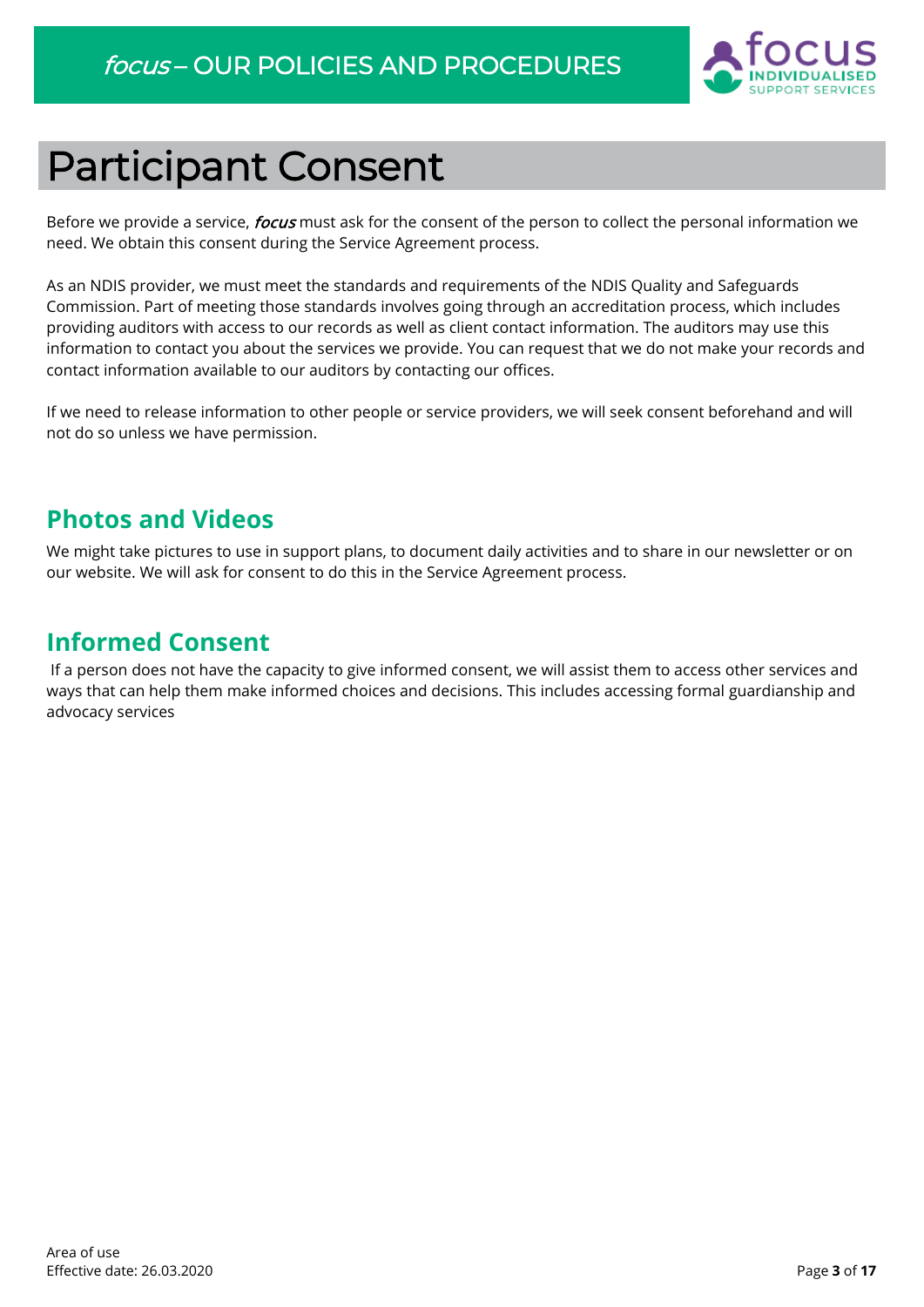

## <span id="page-15-0"></span>Quality and Continuous Improvement

focus is committed to quality management and to building and maintaining a culture of continuous quality improvement.

The core purpose of continuous improvement is to better the quality of service provision, through meeting or exceeding the expectations of the people we support. We do this by keeping those people at the centre of our quality management system and processes.

focus works in partnership with the people we support to understand their needs and expectations. We involve staff, our corporate governance body, people who receive our service and other stakeholders in service review processes. Our recruitment and selection processes demonstrate a values based approach , with position descriptions including reference to continuous improvement and the expectation that quality is embedded within daily practices across the organisation.

The *focus* quality management system clearly defines and drives our commitment to continuous improvement, aligning our practices with the requirements of industry and community standards, as well as regulatory and contractual obligations.

Our system incorporates internal audits, processes and mechanisms that:

- document improvement plans, activities and outcomes
- gather information on performance by tracking complaints, incidents and achievements and use this information to inform continuous improvement
- report internally on progress and performance

Improvement is the cornerstone of our quality management system.